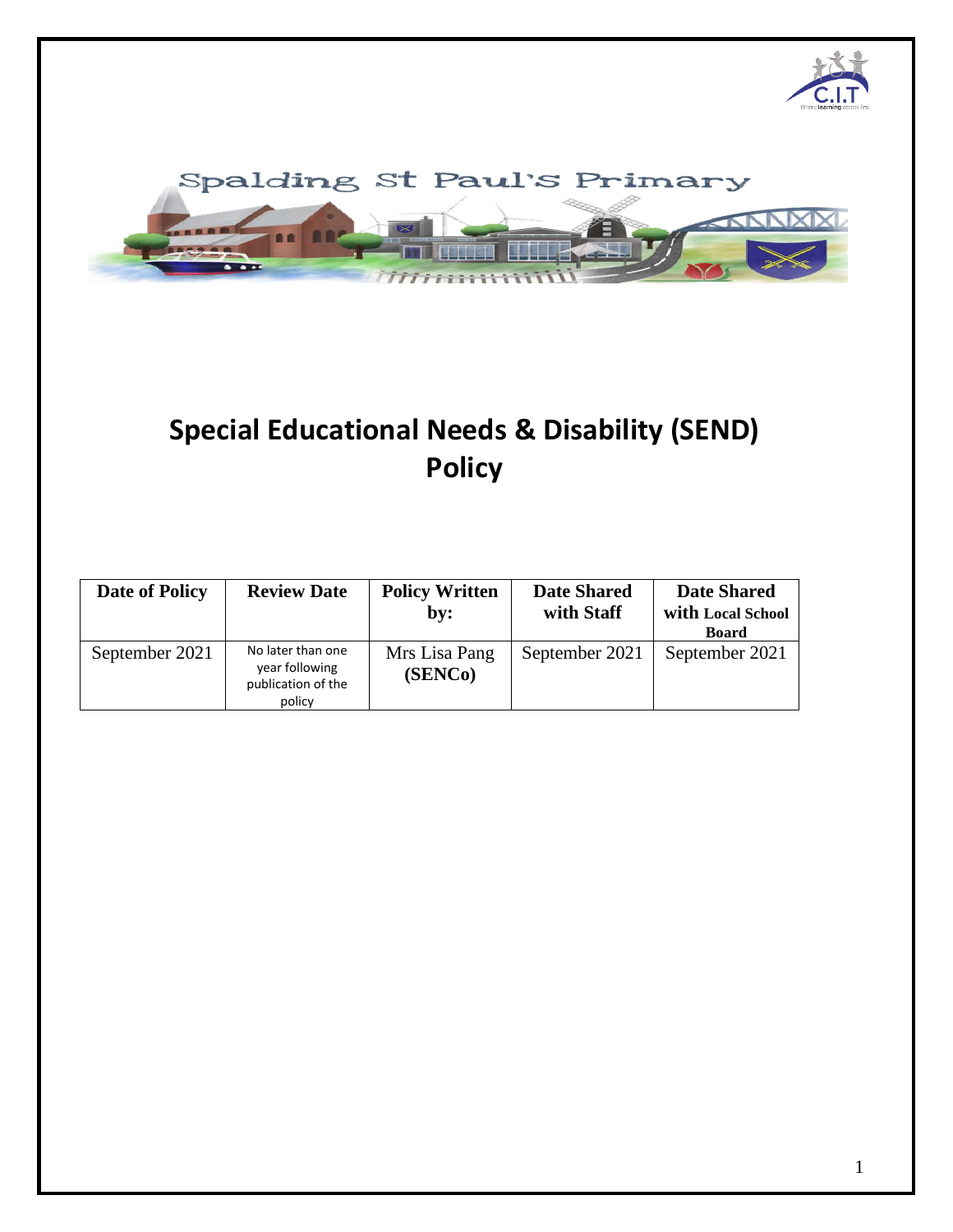#### **SPECIAL EDUCATIONAL NEEDS & DISABILITY (SEND) POLICY**

#### **Introductory Statement**

Spalding St Paul's Primary School welcomes all children and is committed to offering an inclusive curriculum, our ethos is to ensure ALL of our pupils achieve their full potential, whatever their background, educational needs, medical needs or abilities. This policy is reviewed by our Headteacher and the Local School Board.

#### **Definition of Special Educational Needs**

Spalding St Paul's Primary School uses the definition for Special Educational Needs and Disability from the Code of Practice (2015):

**SEND:** A child or young person has SEND if they have a learning difficulty or disability which calls for special educational provision to be made for him or her.

**Disability:** Many children and young people who have SEND may have a disability under the Equality Act 2010 – that is '…a physical or mental impairment which has a long-term and substantial adverse effect on their ability to carry out normal day-to-day activities'. This definition includes sensory impairments such as those affecting sight or hearing, and long-term health conditions such as asthma, diabetes, epilepsy, and cancer. Children and young people with such conditions do not necessarily have SEND, but there can be an overlap between disabled children and young people and those with SEND. Where a disabled child or young person requires special educational provision, they will also be covered by the SEND definition.

#### **Statutory Framework**

This document has been updated and developed in line with Department for Education's legislation and guidance; The Children and Families Act 2014, The Special Educational Needs Code of Practice 2015, supporting pupils at school with medical conditions 2010, and the Equality Act 2010. This policy will have regard to this guidance when meeting this requirement.

#### <http://www.legislation.gov.uk/ukpga/2014/6/contents>

https://www.gov.uk/government/uploads/system/uploads/attachment\_data/file/398815/SEND\_Cod e\_of\_Practice\_January\_2015.pdf

<https://www.gov.uk/definition-of-disability-under-equality-act-2010>

<https://www.gov.uk/government/publications/supporting-pupils-at-schoolwith-medical-conditions--3>

Where children have a disability, the requirement of the Equality Act, 2010 will apply. Where children have an identified special need, the SEND Code of Practice, 2015 will apply. All staff has a duty of care to follow and co-operate with the requirements of this policy. This policy will be reviewed with the Headteacher and in consultation with the Local School Board.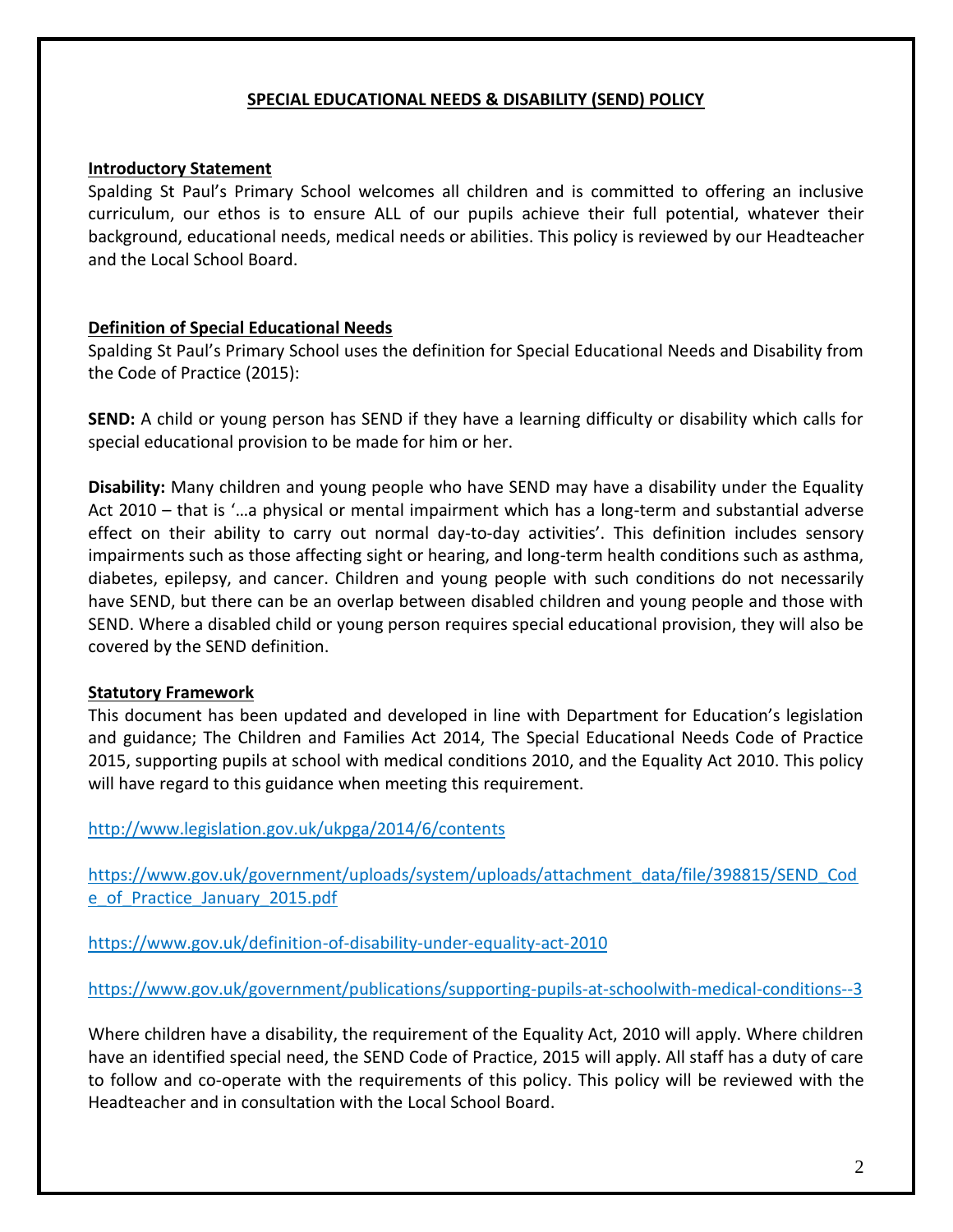The Code of Practice provides statutory guidance on duties, policies and procedures relating to Part 3 of the Children and Families Act 2014 and associated regulations and applies to England. It relates to children and young people with special educational needs (SEN) and disabled children and young people.

## **Objectives**

The specific SEND objectives of this school are:

- to identify and assess pupils with special educational needs and disabilities, as quickly and thoroughly as possible
- to ensure that all children have their needs met, so that they can achieve their potential and make the best possible progress
- to ensure that all children are taught a broad and balanced curriculum, regardless of their needs
- to ensure that the necessary provision and adjustments are made for any pupil who has Special Educational Needs or Disabilities, so far as is reasonably practical and compatible for the child and the efficient education of the pupils with whom they are educated.
- to create a happy, safe and secure environment in our school to ensure the most effective learning for all children
- to closely monitor those with SEND, to enable us to continue to meet their changing needs
- to recognise and celebrate the achievements of all pupils within our school
- to ensure that all staff are aware of the individual needs of each child and find the best ways to support and provide for them
- to work closely with parents of children with Special Educational Needs and Disabilities and encourage them to play an active and valued role in their child's education
- to enable all learners to be able to express their views and to involve them in decisions which affect their education, as much as possible.
- to work in partnership with other professionals and outside agencies, when appropriate

Partnership with parents plays a key role in enabling children/young people with SEND to achieve their potential. Spalding St Paul's School recognises that parents hold key information and have knowledge and experience to contribute to the shared view of a child's needs and the best ways of supporting them. School staff will aim to build positive relationships and work closely with parents, to share information about a child's needs and to agree on the provision that will be made to support those needs.

Children and young people with SEND often have a unique knowledge of their own needs and views about what sort of help they would like, in order for them to make the most of their education. They will be encouraged to participate and their voices heard in setting and reviewing their own targets and contribute to the assessment of their needs and the provision made for them, whenever possible.

# **Roles and Responsibilities**

Ensuring that all children in Spalding St. Paul's Primary School have appropriate provision for their needs is a matter for the school as a whole. All teachers are teachers of children with Special Educational Needs and all members of staff may work with these children at some point throughout the day. Providing for the needs of these children is therefore a whole school responsibility.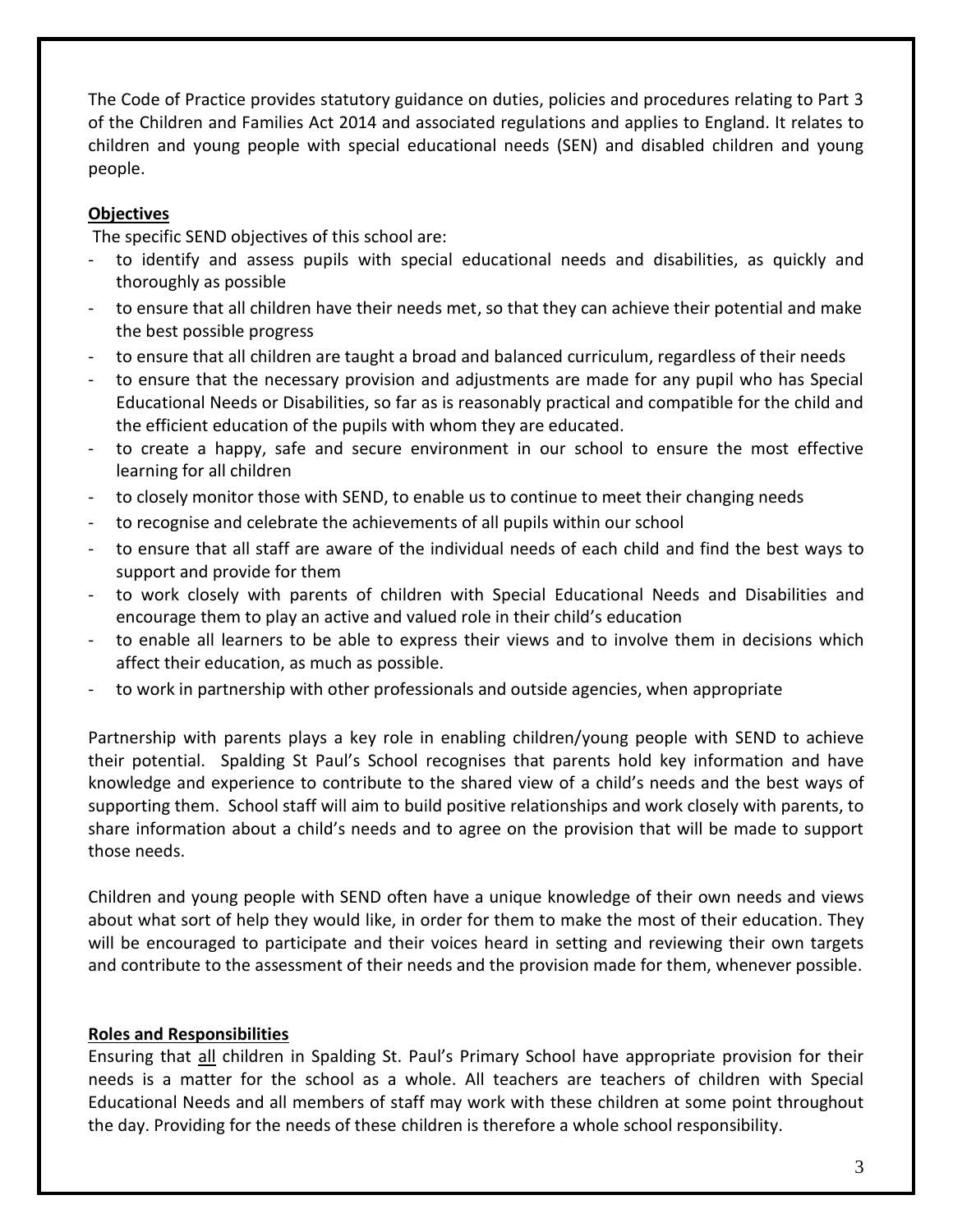## **All Staff:**

- Are committed to maximising inclusion and minimising exclusion and plan for diversity.
- Work to develop appropriate environments for all pupils and adopt appropriate teaching methods and approaches.
- Take care to have appropriate pupil groupings.
- Support all pupils with identified needs.
- Engage in a programme of Continued Professional Development (CPD) in areas of SEND.
- Ensure that all our children have access to a broad and balanced curriculum and that appropriate curriculum resources are available to pupils with SEND.
- Will listen to the voice of the child and their parents.

#### **The Headteacher will:**

- Have overall responsibility for the provision for students with Special Educational Needs and Disabilities.
- Keep the Local School Board fully informed.
- Work closely with the SLT, including the SENDCO, and the pastoral support team.

## **The Special Educational Needs and Disabilities Co-Ordinator (SENDCO) is responsible for:**

- Coordinating the day-to-day provision of education for pupils with Special Educational Needs.
- Ensuring that relevant information about individual children with SEND, is collected, recorded, updated and shared, as appropriate.
- Regularly updating the SEND register and ensuring Class Provision Maps are up to date.
- Ensuring close liaison between children, parents, school staff, support agencies and healthprofessionals, as appropriate.
- Providing SEND support and advice to other members of staff.
- Identifying, monitoring and reviewing the needs of individual pupils through tracking data and assessment results.
- Co-ordinating and monitoring SEND, and other additional needs, intervention and provision throughout the school.
- Reviewing and updating the SEND policy, SEND information on the website and the online school offer.
- Liaising with colleagues and parents to ensure that appropriate support plans and Individual Learning Passports are written and reviewed regularly.
- Keeping staff informed about new information gained from other agencies, Lincolnshire County Council and government policy.
- Ensuring that all SEND paperwork is completed, sent out and filed appropriately and confidentially.
- Liaising with other primary and secondary schools, to ensure smooth transition for SEND children who move to other settings.
- Keeping the Headteacher and Locla School Board informed of the SEND policy and provision in the school.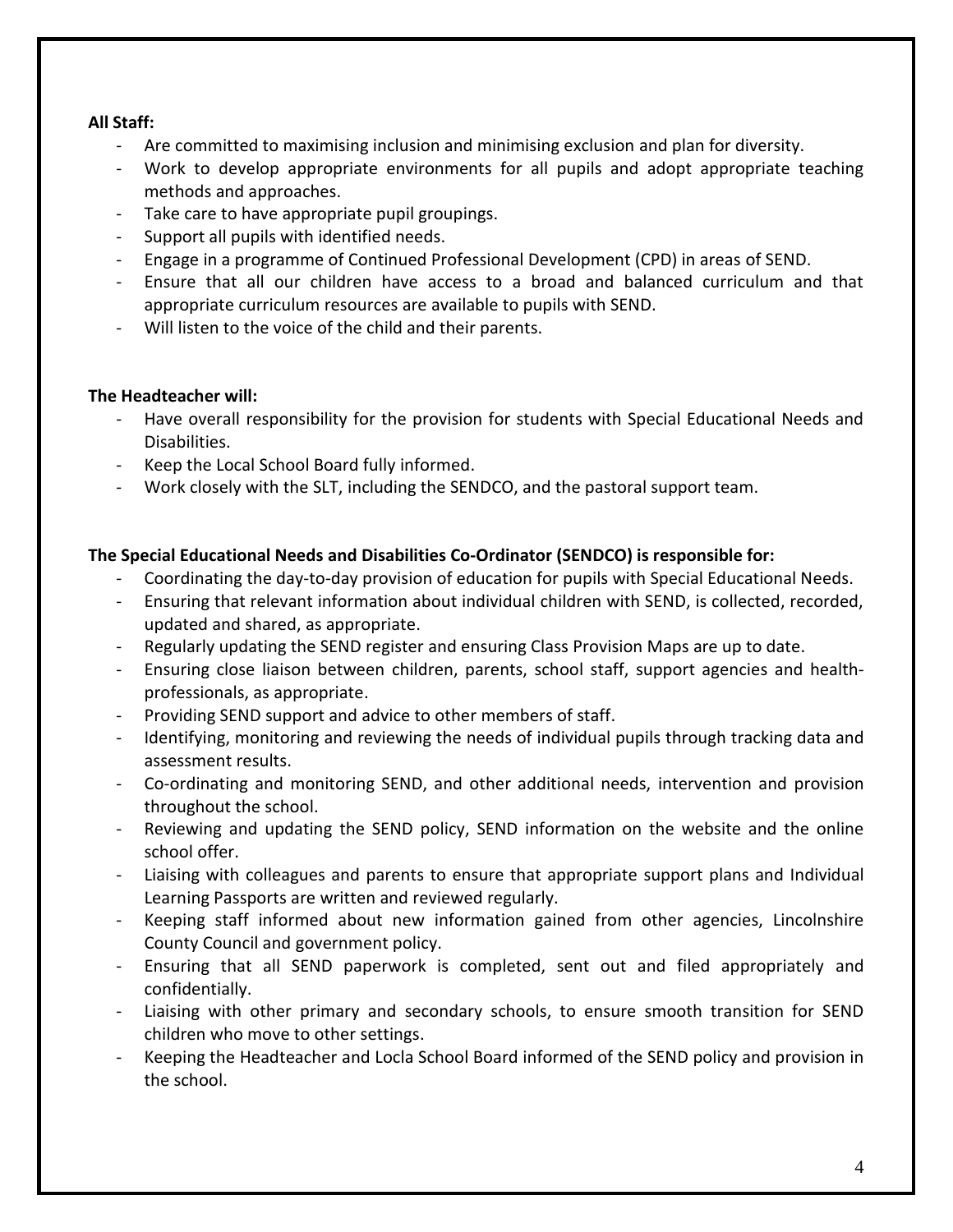#### **Curriculum Leaders will:**

- Ensure that learning is planned and delivered in such a way that pupils with SEND are able to make measurable progress, relative to their existing knowledge and skills.
- Ensure that staff have knowledge of and a willingness to use the widest possible range of teaching strategies and styles to enable all pupils to have access to the curriculum.
- There should be flexibility in approaches to teaching all aspects of the curriculum.
- To make all staff aware of their responsibility to address the range of SEND in their school.
- Seek to ensure the curriculum is relevant and meaningful to all pupils.
- Endeavour to provide a broad and balanced curriculum that considers the holistic developmental needs of the whole child.
- Be sensitive to the needs of all pupils and ensure that their achievements are valued.
- Ensure that pupils have access to appropriate support.
- Ensure all pupils have equal opportunities for praise and rewards.
- Ensure an appropriate learning environment for children with SEND.
- Provide access and support for staff development in order to meet the full range of SEND so that the staff team understand and value the needs and learning needs of pupils with SEND.

# **Class Teachers are responsible for**:

- Providing suitable activities and resources for the varied abilities, learning needs and targets of all of the children in their class.
- Regularly monitoring and assessing all children, to make sure that they are aware of the progress being made and the changing needs of each child.
- Regularly setting and reviewing targets and ILPs for all SEND children and children who are being monitored for SEND in their class.
- Liaising regularly with parents and other staff, so that they are aware of individual needs, abilities and difficulties and can set appropriate targets.
- Briefing midday supervisors about the individual needs of the children.
- Writing referral documents for outside agencies for the children in their class where appropriate and in coordination with the SENDCo.
- Meeting with outside agencies and attending review meetings, when appropriate.
- Ensuring that all pupils can access the curriculum in a manner suitable to their needs.
- Encouraging and promoting pupil independence and achievement.
- Encouraging all children to understand the needs of others and to celebrate individuality, diversity and difference.
- Keeping the Class Provision Maps up to date.

# **Teaching Assistants will:**

- Support pupils with SEND in whole class lessons, in small group work and in one to one sessions depending on need.
- Provide individual or group programmes of work to meet the needs of students with SEND.
- Contribute to reviewing the targets set out in Pupil Passports and IEPs.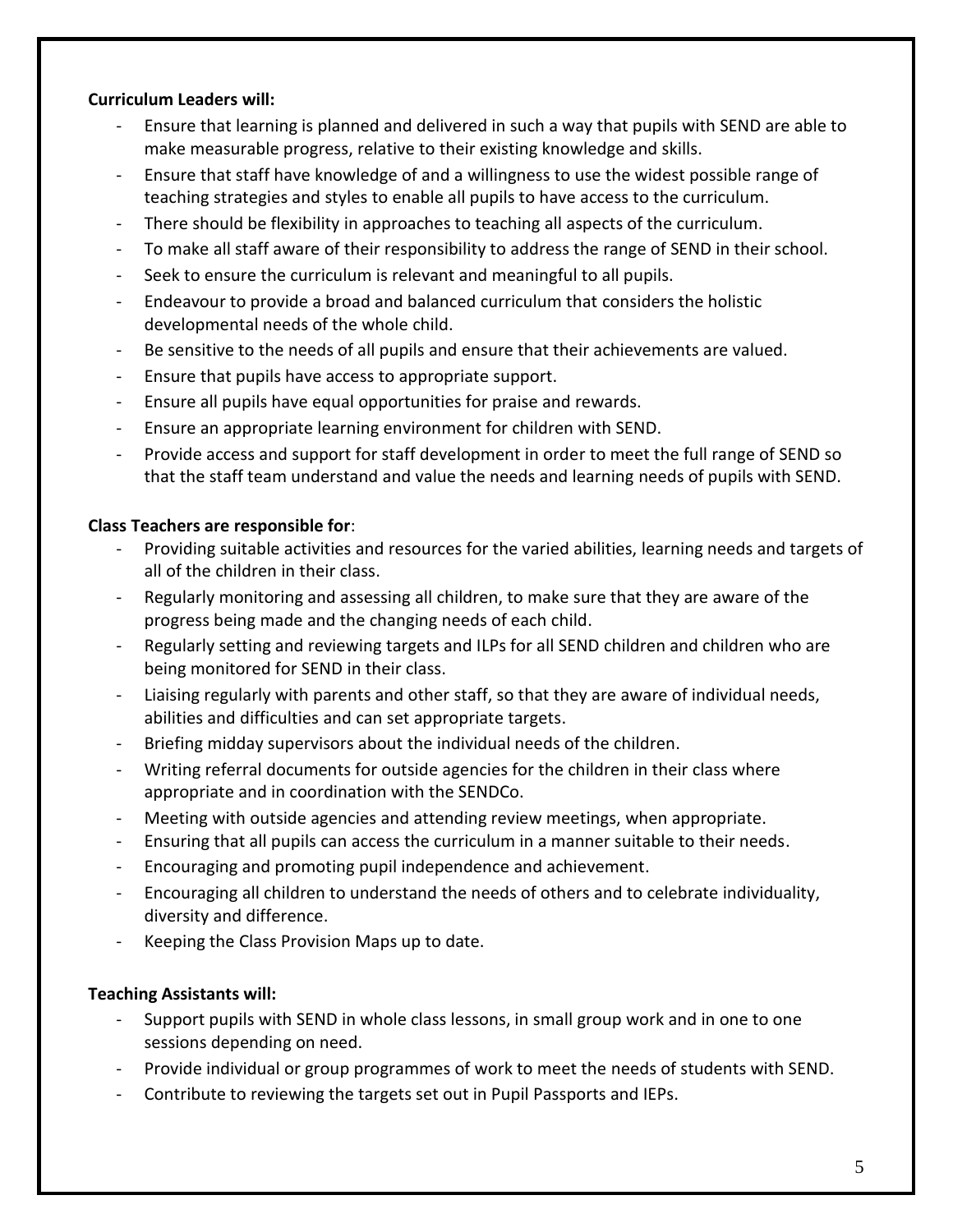- Contribute to the reports for Annual Reviews for students with EHCPs and attend annual review meetings when appropriate.
- Report regularly to the SENDCO and Class Teacher on pupil progress or curriculum matters.
- Develop their practice by drawing upon research such as, 'Making Best Use of Teaching Assistants' Education Endowment Foundation.

# **Children with Specific Circumstances**

## **Looked After Children (LAC)**

Pupils at the school who are being accommodated, or who have been taken into care, by the LA are legally defined as being 'looked after' by the LA.

The school recognises that pupils that have SEND are more likely to be 'looked after', and it is likely that a significant proportion of them will have an EHC plan.

The school's Lnclusion Lead is responsible for coordinating the support for LAC. The Inclusion Lead and the SENDCo will work closely as a team to ensure that implications of a child being both looked after and having SEND are fully understood by all relevant school staff.

# **English as an Additional Language (EAL)**

The school will give particular care to the identification and assessment of the SEND of pupils whose first language is not English.

The school will consider the pupil within the context of their home, culture and community.

The school appreciates and is fully aware that having EAL is not equated to having learning difficulties. At the same time, when pupils with EAL make slow progress, it will not be assumed that their language status is the only reason; they may have SEND.

The school will look carefully at all aspects of a pupil's performance in different subjects to establish whether the problems they have in the classroom are due to limitations in their command of English or arise from SEND.

# **Identification, Assessment and Provision**

# **The Graduated Approach:**

SEND support at Spalding St Paul's School is implemented and regularly reviewed using the 'Graduated Approach'. This includes a continuous cycle of assess, plan, do and review as described below:

- 1. Assess: the class/subject teacher and SENDCO should clearly analyse a pupil's needs before identifying him/her as needing SEN support
- 2. Plan: the class/subject teacher and SENDCO should agree the support to be put in place. Parents must also be notified and consulted. The support will usually be set out in the child's individual learning passport.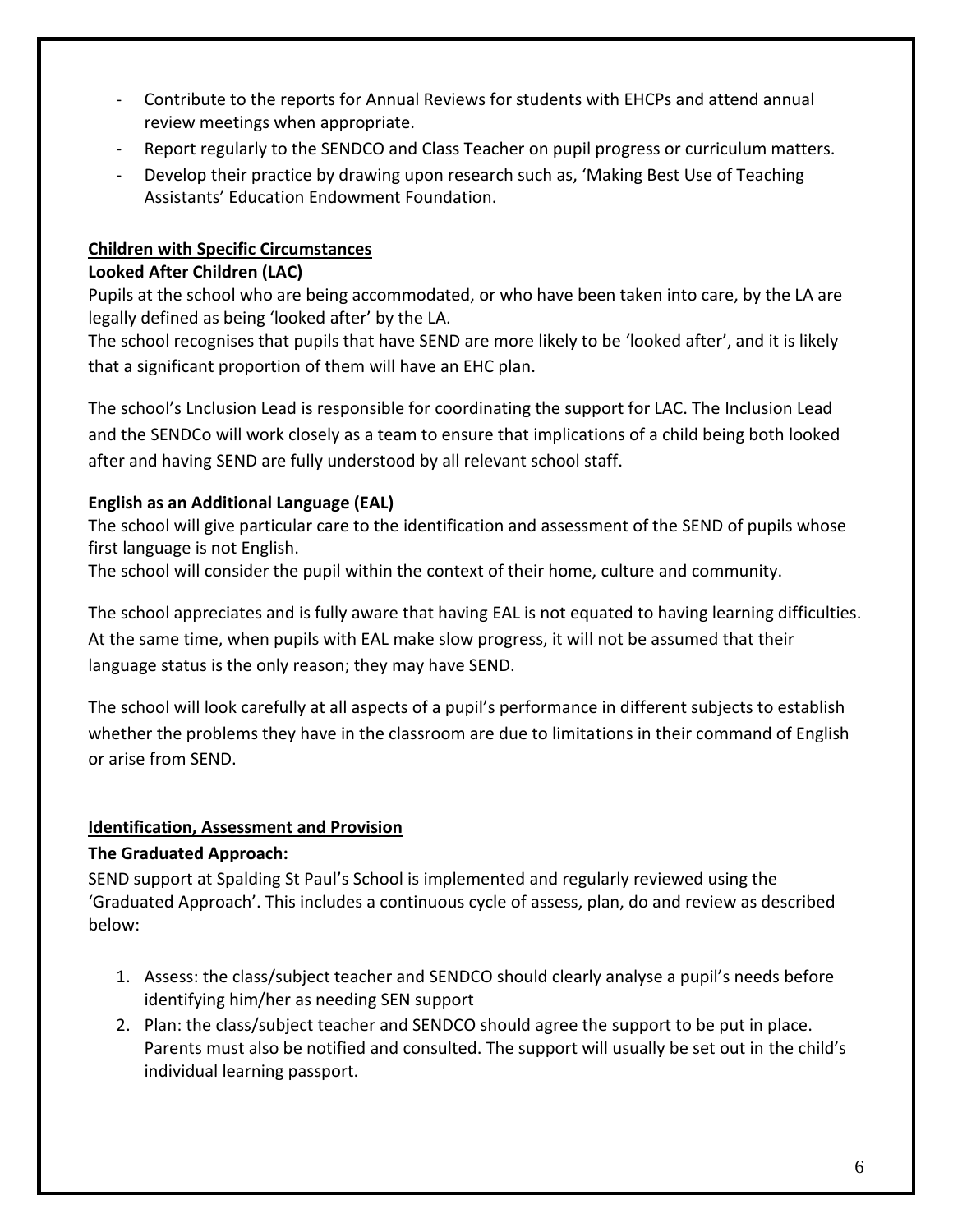- 3. Do: the class/subject teacher remains responsible for working with the pupil on a daily basis. Pupils may also receive additional interventions outside the main curriculum, but the focus should be on integrating all pupils and continuing to use high-quality, differentiated teaching.
- 4. Review: the class/subject teacher and SENDCO should review the effectiveness of the support regularly and agree any changes where needed.

The quality of teaching for pupils with SEND, and the progress made by pupils is a core part of the school's performance management arrangements and its approach to professional development for all teaching and support staff. The SENCO, in tandem with the Headteacher, will discuss any patterns in the identification of SEND, both within the school and in comparison, with national data, and use these to reflect on and reinforce the quality of teaching. The identification of SEND is built into the whole school approach on assessment.

## **A child may be identified as having Special Educational Needs if:**

- They make less than expected progress, in one or more of the curriculum areas, even when teaching approaches are differentiated and targeted particularly to the identified areas of weakness
- The child requires provision that is additional to or different from their peers
- They show ongoing signs of difficulty, particularly in literacy or mathematics skills, which may also result in poor attainment in other curriculum areas
- Their overall attainment, or achievement in specific subjects, falls significantly below the expected range for their age
- They present persistent social difficulties which are not improved by the behaviour management techniques usually employed in the school
- Their sensory or physical problems impede upon academic achievement, and they continue to make little or no progress, despite the provision of specialist equipment

There is a wide spectrum of difficulties that can lead to a child being assessed as having a Special Educational Need, but these can be narrowed into four key areas:

- communication and interaction
- cognition and learning
- social, emotional and mental health difficulties
- sensory and / or physical needs

If a child has a medical need or health condition, all relevant staff will be made aware of it, and any extra provision that child may need will be put into place. A Health Care Plan may also be needed, which will be drawn up through close liaison between the child, parents, school staff and health professionals. The child may, or may not, be added to the SEND register, depending upon if that health need is having a detrimental effect upon their education.

## **SEND Support**

Spalding St. Paul's School is committed to early identification of Special Educational Needs and the class teacher will consult the parents and SENCDO, as soon as a need is identified.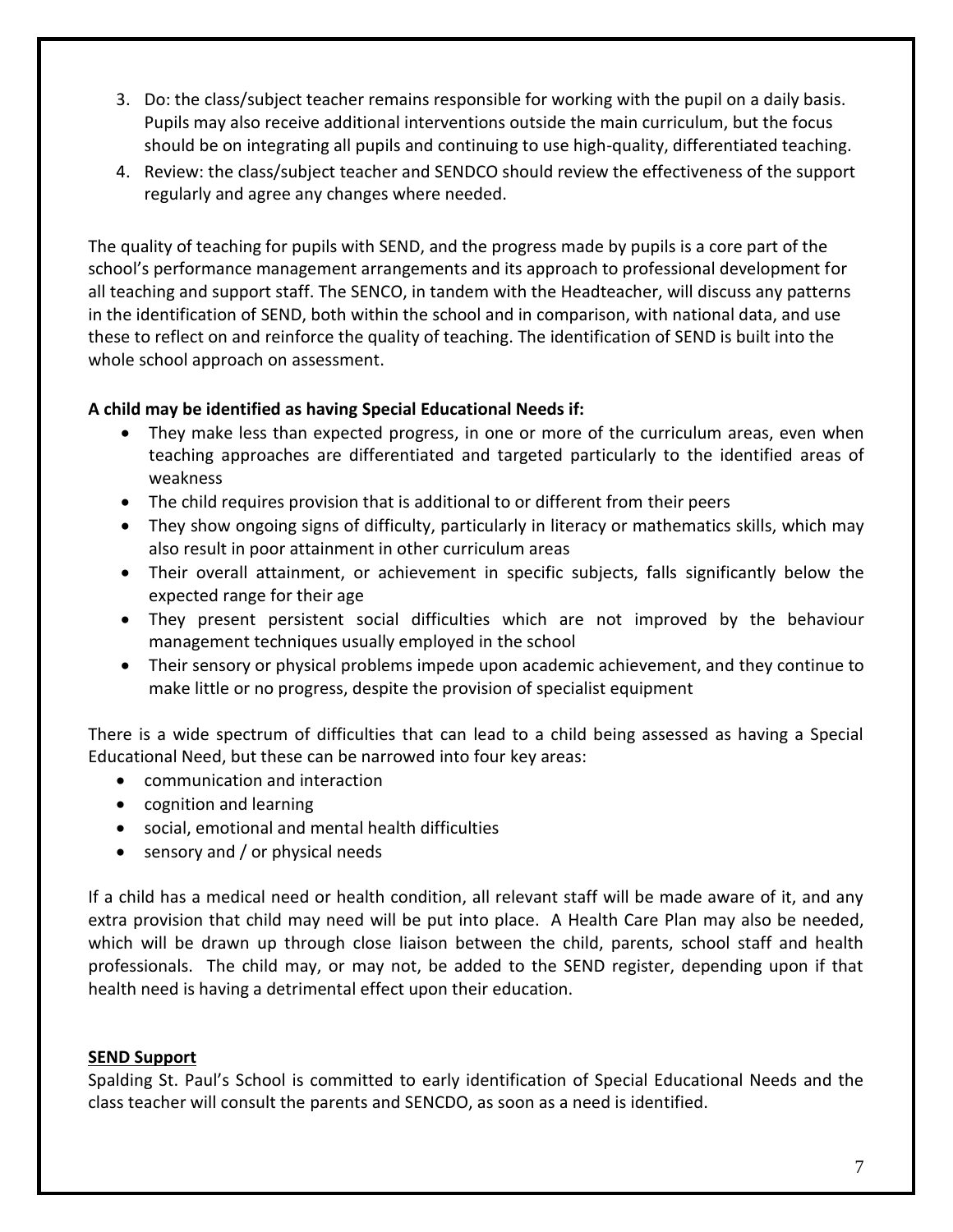It will then be decided whether additional or different provision or intervention is necessary, and what that may be. The action needed may include different learning materials or special equipment; small group or individual support; extra adult support; staff development / training to introduce more effective strategies or access to other professional agencies / support services.

Children, parents and staff will discuss the most effective strategies to support and aid progress and these will be recorded on an Inclusion Passport. If appropriate, targets will be set on an Individual Learning Plan (ILP), which will be reviewed and updated regularly. The child will then be added to the school SEND register at the '**SEN Support'** stage. Progress will continue to be actively monitored through the plan, do review process that is active throughout the school.

A few children may also come to school with their special educational needs already identified. The school will listen to expressions of concern by parents and consider any information that parents and other settings provide about the child.

## **Education Health and Care Plan (EHCP)**

If the child still continues to demonstrate significant cause for concern, and remains severely below the expected levels for that age group, despite all of the extra provision and advice from outside agencies, the school may then request further support from the Local Education Authority, this may also happen if a child has severe or complex disabilities or medical needs.

If this extra support is required, an Education, Health and Care Needs Assessment form will be completed. The SENDCO will collate all of the relevant background information about that child (from the child, parents, school staff and professionals from other outside support agencies) and submit it to the county's Special Educational Needs and Disabilities Team.

The SEND allocations panel will decide whether an assessment should take place. If the decision is yes, then the assessment process should take up to 20 weeks. They will then decide if the child will require special educational provision, health care or social care, which is over and above that normally provided by those services, and whether or not to issue an EHCP, following the process as set out in the Special Educational Needs and Disability Code of Practice 2014. The final EHCP will outline what support and provision will be needed, as agreed by all relevant parties, and will outline targets to be worked on.

All EHCPs will be reviewed at least annually, with the parents, the pupil (whenever possible), the school and other professionals involved, to consider whether any amendments need to be made to the description of the pupil's needs or to the special provision specified.

## **Pupils with Education Health and Care Plans**

Our team aims to provide specialist support for all students who have special educational needs and/or disabilities. This is a whole school shared vision and responsibility in line with the Code of Practice where, 'Provision for pupils with special educational needs is a matter for the school as a whole. In addition to the governing body, the school's headteacher, SENDCO and learning support team, and all other members of staff have important operational responsibilities.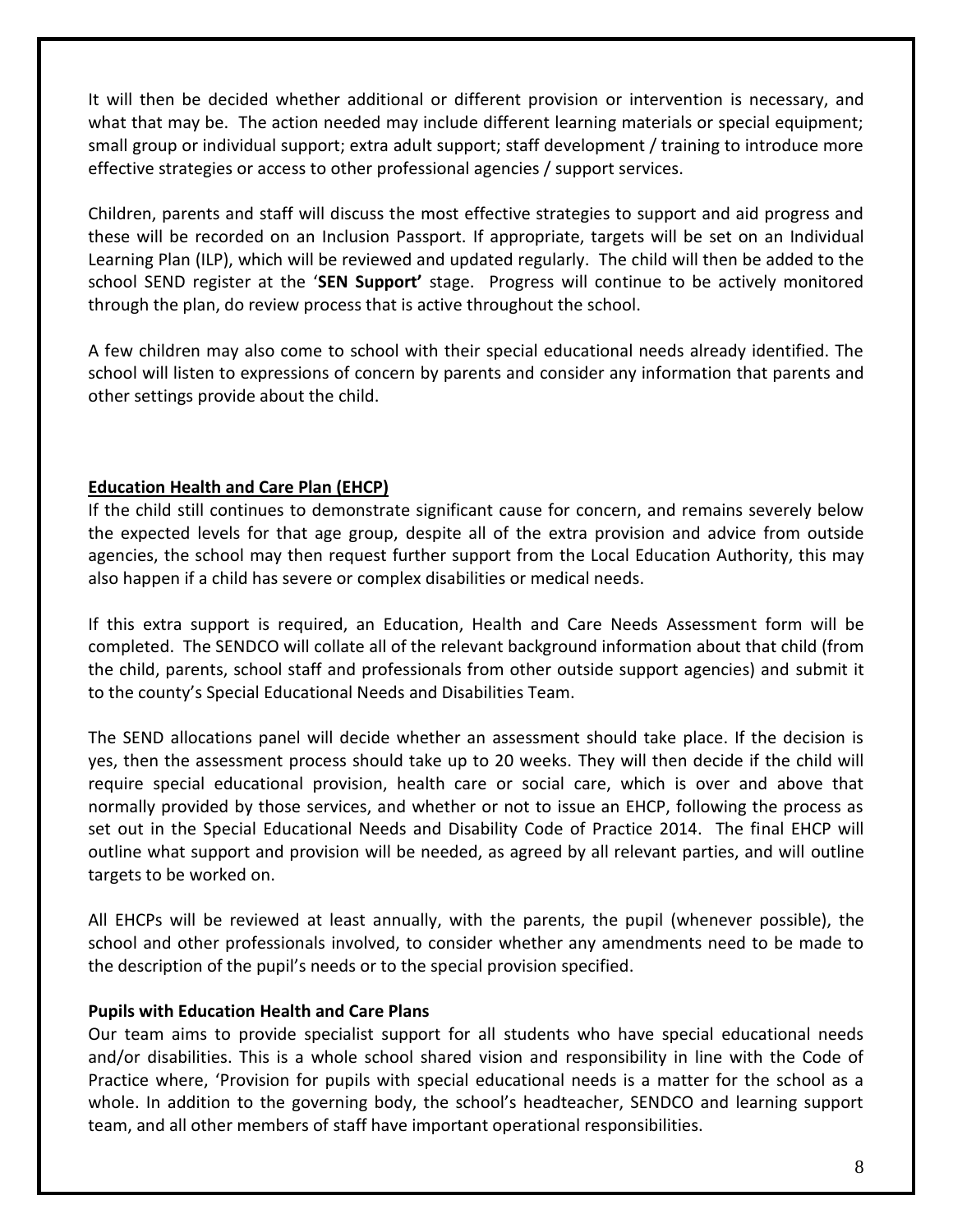We have students with a wide range of needs:

- Cognition and learning needs
- Social, emotional and mental health needs
- Speech, language and communication needs
- Physical disability
- Sensory impairment

Students may be supported in a number of ways, depending on the severity of their needs. We offer support in lessons from Teaching Assistants and also 1:1 or small group work to improve literacy, communication and social skills. As a team we work closely with professionals from outside school, including the Educational Psychology Service, WTT (Working Together Team) and SALT (Speech and Language Therapy).

## **Annual Review**

The Education Health Care Plan must be reviewed at least once a year. The review considers the child's progress towards set targets and agrees new targets for the following year. As well as involved professionals, parents/carers are invited to the review and they may bring a friend, adviser or named person with them. The review is normally held in school. The LA decides whether it is necessary to change the child's EHCP as a result of the review meeting.

## **Transferring Between Different Phases of Education**

EHC plans will be reviewed and amended in sufficient time prior to a pupil moving between key phases of education, to allow for planning for and, where necessary, commissioning of support and provision at the new phase.

The SENDCo will discuss transition and each child's needs with parents throughout the transition process so that they feel fully supported. The SENDCo will also liaise with the schools that all our SEND children move to so that they are fully informed and prepared and have all relevant information and historical documentation.

## **Managing Medical Conditions of children**

The school recognises that pupils at the school with medical conditions should be properly supported so that they have full access to education, including school trips and PE activities. Some children with medical conditions may be disabled and where this is the case, the school will comply with its duties under the Equality Act 2010.

Some pupils may also have Special Educational Needs (SEN) and may have an EHC Plan which brings together health and social needs as well as their special educational provision and the SEND Code of Practice (2015) is followed.

Further information can be found in the LCC School Administration Handbook section 20, Schools Health and Safety document, and the DFE's Supporting pupils at school with Medical Conditions.